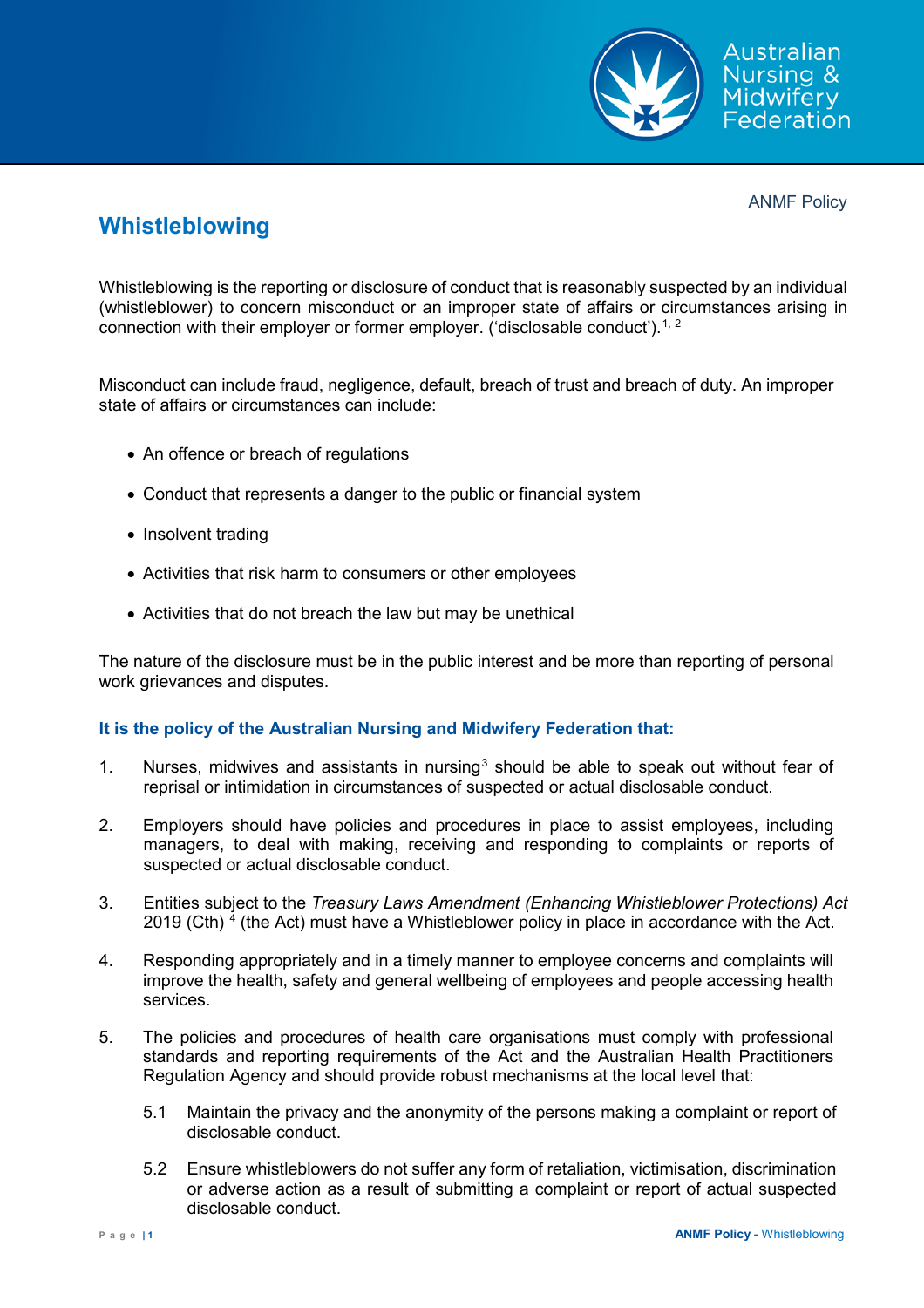

## ANMF Policy

- 5.3 Provide alternate steps to be taken when immediate supervisors are implicated in complaints or reports of disclosable conduct or where the outcome of the investigation does not satisfy the whistleblower's concerns. The policy should identify a senior person within the organisation responsible for responding to complaints or reports or nominate an independent external person or body to receive complaints or reports.
- 5.4 Ensure all complaints and reports of suspected or actual disclosable conduct are investigated and managed with procedural fairness, as soon as practicable.
- 5.5 Ensures that any relevant third party bodies are notified of the disclosable conduct.
- 5.6 Ensure whistleblowers are kept informed about the progress of the investigation and, with due consideration of privacy principles and procedural fairness, any actions that are to take place, and any related findings and recommendations from the investigation.
- 6. Whistleblowers should use internal procedures wherever possible to make a complaint or report to their employer of suspected or actual disclosable conduct. All such complaints or reports should initially be investigated internally.
	- 6.1 The investigation should commence as soon as practicable and be conducted in accordance with procedural fairness, including ensuring the investigation is undertaken by a suitably qualified and independent person.
	- 6.2 Investigation by an external independent person may also be appropriate in some circumstances.
	- 6.3 In making a complaint or report, registered health practitioners must also comply with reporting requirements of the Australian Health Practitioner Regulation Agency<sup>[5](#page-2-4)</sup>.
- 7. In circumstances where the disclosable conduct is or is reasonably suspected to give rise to an imminent threat to health and safety or an immediate danger or emergency, the whistleblower may report directly to an external body, such as AHPRA, the police or other regulatory body. In such circumstances, the whistleblower must be afforded appropriate whistleblower protection including protection from any adverse action or discrimination.
- 8. Health care managers who receive complaints or reports of disclosable conduct must manage the complaint in accordance with relevant legislation and the organisation's policies and procedures.
- 9. Nurses, midwives or assistants in nursing who make a complaint or report or who are the subject of a complaint or report should seek support and advice from their ANMF State or Territory Branch. Where appropriate, the ANMF State or Territory Branch will recommend members seek legal advice with respect to accessing whistleblower protection under the Act or other legislation.
- 10. Employers have an obligation to ensure they comply with any relevant whistleblower legislation (State, Territory and Commonwealth). Legislation provides legal protection against reprisals in some circumstances, for example the Act or the *Corporations Act 2001*  $(Cth)<sup>6</sup>$  $(Cth)<sup>6</sup>$  $(Cth)<sup>6</sup>$ .